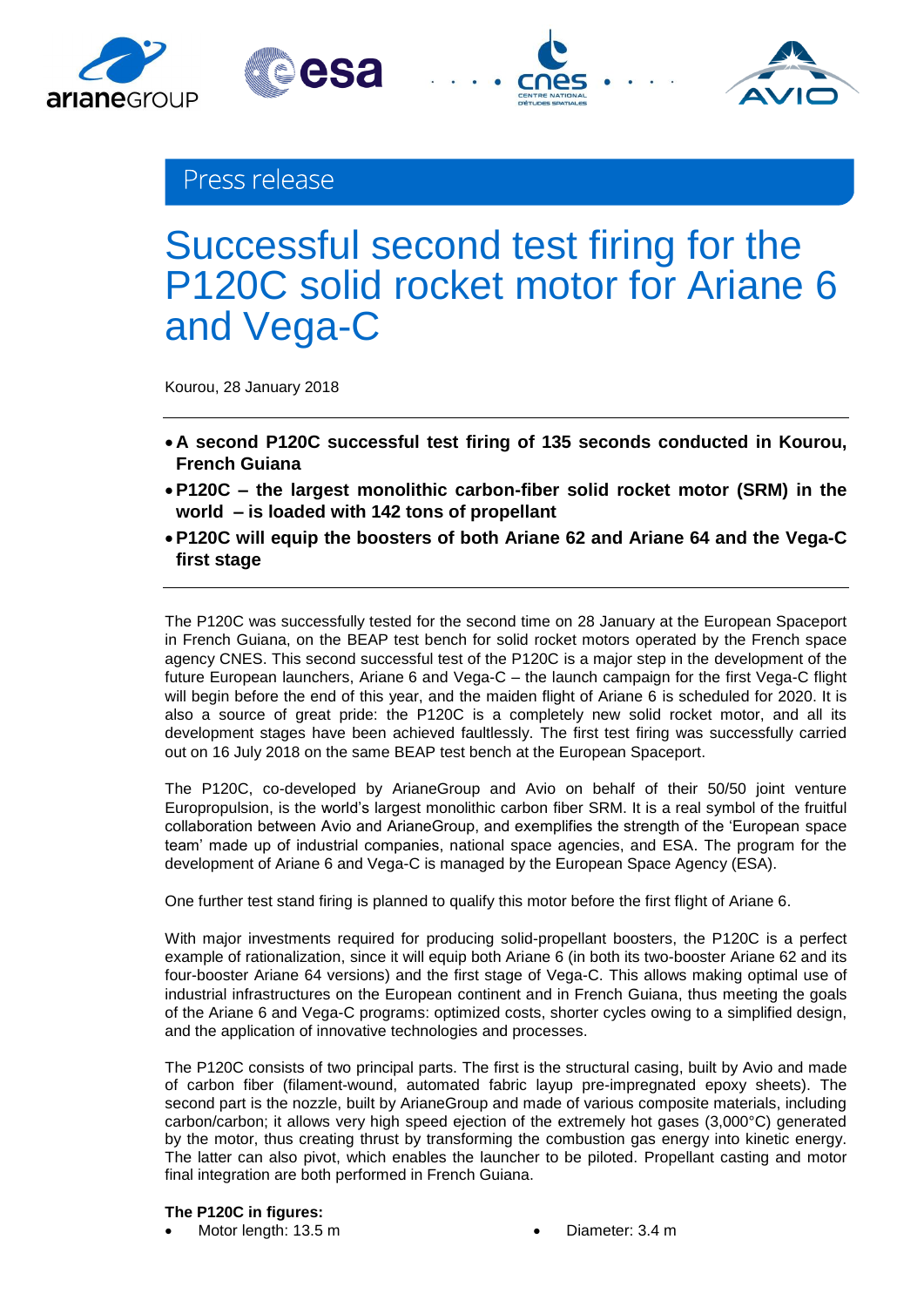



# Press release

- Propellant mass: 142 t
- Motor dry mass: 11t
- Motor case mass: 8.3 t
- Average thrust: 4,500 kN

## **ArianeGroup Press Contacts:**

Astrid EMERIT - T. +33.6.86.65.45.02 [astrid.emerit@ariane.group](mailto:astrid.emerit@ariane.group) Julien WATELET - T. +33.6 88.06.11.48 [julien.watelet@ariane.group](mailto:julien.watelet@ariane.group)

## **Avio Press Contact:**

Giuseppe COCCON – T. +393488558076 [giuseppe.coccon@avio.com](mailto:giuseppe.coccon@avio.com) Francesco DE LORENZO - T. +393355293206 [francesco.delorenzo@avio.com](mailto:francesco.delorenzo@avio.com)

### **CNES Press Contacts:**

Pascale BRESSON - T. +33.1.44.76.75.39 [pascale.bresson@cnes.fr](mailto:astrid.emerit@ariane.group) Raphaël SART - T. +33.1.44.76.74.51 [raphael.sart@cnes.fr](mailto:julien.watelet@ariane.group) Sébastien MARTIGNAC - T. +33.1.44.76.78.35 [sebastien.martignac@cnes.fr](mailto:sebastien.martignac@cnes.fr)

### **ESA Press Contact:**

media@esa.int Tel: +33.1.53.69.72.99

#### **About ArianeGroup**

ArianeGroup develops and supplies innovative and competitive solutions for civil and military space launchers, with expertise in all aspects of state-of-the-art propulsion technologies. ArianeGroup is lead contractor for Europe's Ariane 5 and Ariane 6 launcher families, responsible for both design and the entire production chain, up to and including marketing by its Arianespace subsidiary, as well as for the missiles of the French oceanic deterrent force. ArianeGroup and its subsidiaries enjoy a global reputation as specialists in the field of equipment and propulsion for space applications, while their expertise also benefits other industrial sectors. The group is a joint venture equally owned by Airbus and Safran, and employs ca. 9000 highly qualified staff in France and Germany. Its 2017 revenues are €3.4 billion. [www.ariane.group](http://www.ariane.group/)

#### **About Avio**

Avio is a leading international group engaged in the construction and development of space launchers and solid and liquid propulsion systems for space travel. The experience and know-how built up over more than 50 years puts Avio at the cutting-edge of the space launcher sector, solid, liquid and cryogenic propulsion and tactical propulsion. Avio operates in Italy, France and France Guyana with 5 facilities, employing approx. 850 highly-qualified personnel, of which approx. 30% involved in research and development. Avio is a prime contractor for the Vega programme and a sub-contractor for the Ariane programme, both financed by the European Space Agency ("ESA"), placing Italy among the limited number of countries capable of producing a complete spacecraft.

[www.avio.com](http://www.avio.com/)

- Maximum thrust: 4,650 kN
- Specific impulse: 278.5 s
- Combustion time: 135 s